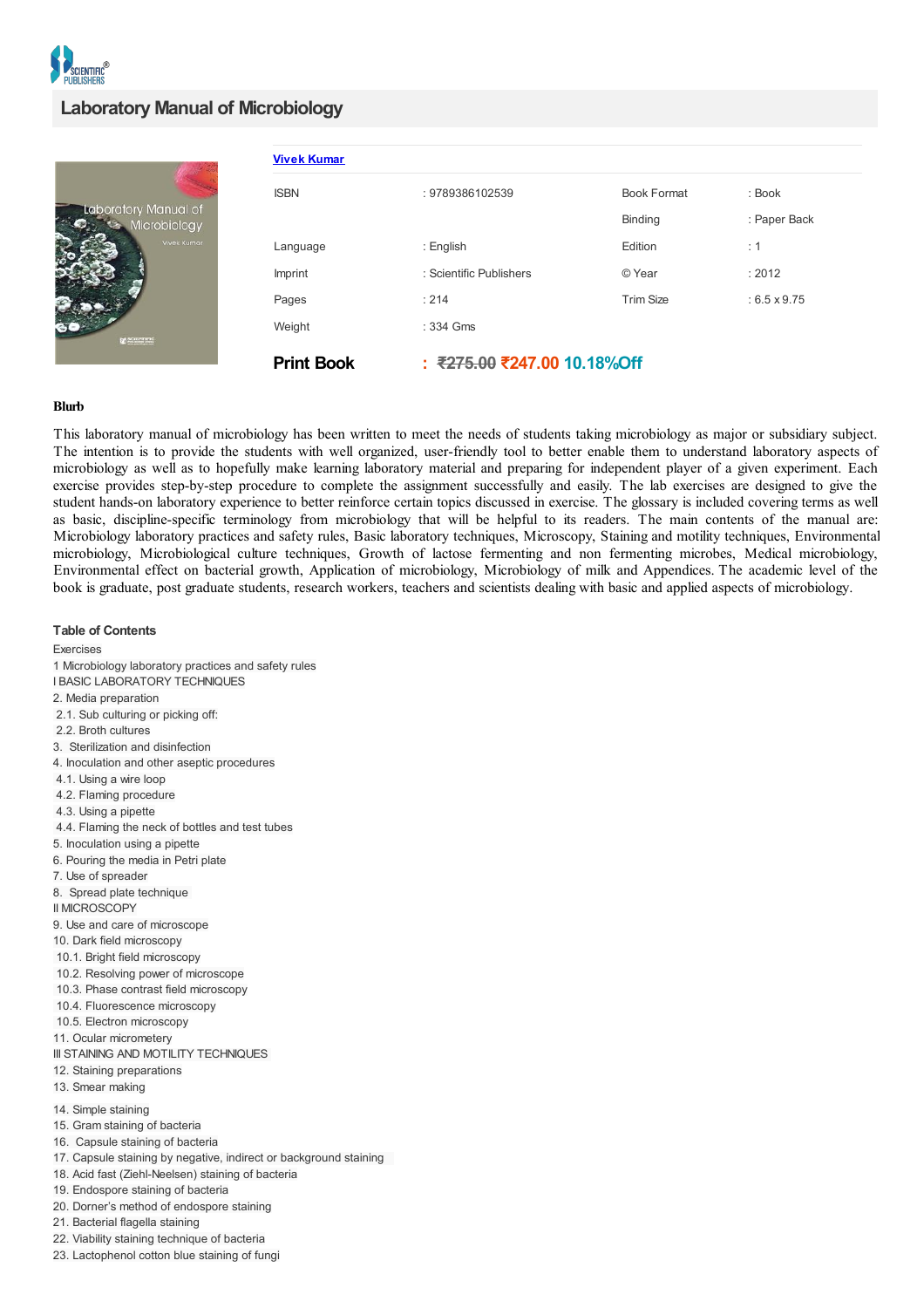- 24. Staining of Vesicular Arbuscular Mycorrhiza (VAM)
- 25. Staining of actinomycetes culture
- 26. Hanging drop slide for bacterial motility
- 27. Motility Determination (Tube method)
- 28. Slide technique for protozoa motility
- IV BIOCHEMICAL ACTIVITIES OF MICROBES
- 29. Urease activity of bacteria
- 30. Nitrate reduction test
- 31. Catalase test
- 32. Lipid hydrolysis test
- 33. Oxidase test
- 34. DNase production test
- 35. Starch hydrolysis test or amylase production test
- 36. Gelatin hydrolysis or production of gelatinase
- 37. IMVIC tests
- 37.1. Indole Test
- 37.2. Methyl Red and Voges-Proskauer Tests
- 37.3. Citrate Test
- 38. Hydrogen sulfide production and motility
- 39. TSI (Triple Sugar Iron) and KIA (Kligler's Iron Agar)
- 40. Casein hydrolysis
- 41. Estimation of phytohormone IAA production from bacteria
- 42. Estimation of ammonia production by bacteria
- 43. Solubilization of mineral phosphate by microbes
- V ENVIRONMENTAL MICROBIOLOGY
- 44. Multiple tube fermentation tests
- 44.1. Presumptive coliform test
- 44.2. Confirmed coliform test
- 44.3. Completed coliform test
- 45. Counting of Ascaris eggs in raw or treated sewage water
- 46. Determination of dissolved oxygen (DO) of water
- 47. Determination of biological oxygen demand (BOD) of water
- 48. Determination of chemical oxygen demand (COD) of water
- 49. Detection of coliforms in water using membrane filtration technique
- VI MICROBIOLOGAL CULTURE TECHNIQUES
- 50. Single Colony Isolation
- 51. Viable plate count or Pour plate or serial dilution agar technique
- 52. Counting of soil microorganisms
- 53. Isolation of Rhizobium from root nodules
- 54. Testing of nodulation ability by Rhizobia
- 55. Isolation of Azotobacter from soil
- 56. Carrier material for biofertilizers
- 57. Seed treatment with biofertilizers
- 58. Selection of bio-control agent
- 59. Isolation of pure culture and their preservation
- 60. Cultivation of anaerobic bacteria
- VII GROWTH OF LACTOSE FERMENTING AND NON- FERMENTING MICROBES
- 61. Growth of bacteria using selective and differential media
- 62. EMB (Eosine methylene blue) agar for E. coli
- 63. MacConkey agar for enterobacterieaceae
- 64. Salmonella-Shigella (SS) agar for Salmonella and Shigella
- 65. XLD (Xylose Lysine Deoxycholate) agar for enterobacteriaceae
- VIII MEDICAL MICROBIOLOGY
- 66. Micro-flora of upper respiratory tract
- 67. Enumeration of urine bacteria using pour plate technique
- 68. Use of urine dip slide for bacteuria examination
- 69. Counting of bactiurea using calibrated loop method
- 70. Widal test: The tube agglutination test
- 71. Slide agglutination test for rapid diagnosis of pathogen
- 72. The Ouchterlony technique (double immuno-diffusion method)
- 73. Determination of Rh factor
- IX ENVIRONMENTAL EFFECT ON BACTERIAL GROWTH
- 74. Effect of pH on bacterial growth
- 75. Effect of oxygen on the growth of microorganisms
- 76. Effect of temperature on growth of microorganisms
- 77. Effect of osmotic pressure on growth of microorganisms
- 78. Effect of radiation (Ultraviolet light) on growth of microorganism
- X APPLICATION OF MICROBIOLOGY
- 79. Determination of viral plaque assay
- 80. The one step bacteriophage growth curve
- 81. Kirby-Bauer disk diffusion susceptibility test
- 82. Determination of phenol coefficient of a chemical or effect of disinfectant on bacteria
- 83. Determination of bacterial growth curve
- 84. Demonstration of Koch's postulates
- 85. Identifying Gram-negative enteric bacteria using API 20E system